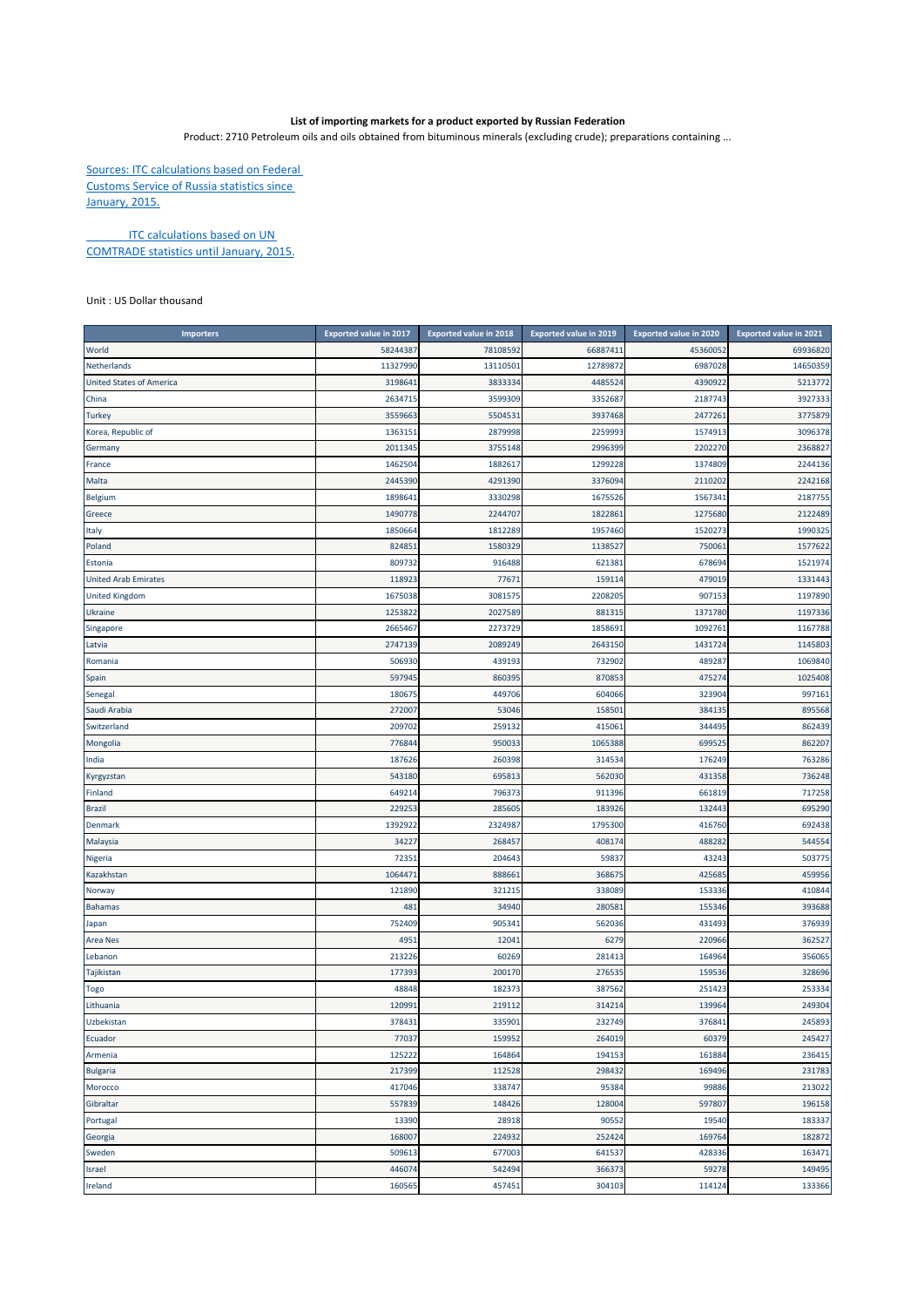| Iraq                         | 8645   | 9309         | 9813   | 4831   | 129799 |
|------------------------------|--------|--------------|--------|--------|--------|
| Cameroon                     | 944    | 617          | 953    | 19680  | 126810 |
| Egypt                        | 381453 | 732820       | 280552 | 13115  | 108590 |
| <b>Belarus</b>               | 978983 | 1291672      | 53095  | 41952  | 75620  |
| Azerbaijan                   | 47326  | 38657        | 95002  | 46840  | 66098  |
| Canada                       | 7038   | 134386       | 83144  | 24139  | 65361  |
| Slovenia                     | 181773 | 226919       | 333692 | 308648 | 56207  |
|                              | 562233 | 815051       |        | 116238 | 54611  |
| Taipei, Chinese              |        |              | 333382 |        |        |
| Moldova, Republic of         | 5943   | 96267        | 62661  | 29137  | 51367  |
| Libya, State of              | 3990   | 7747         | 12596  | 12223  | 47969  |
| Barbados                     | 0      | $\mathbf{0}$ | 675    | ſ      | 38159  |
| Albania                      | 483    | 37193        | 7802   | 4887   | 36963  |
| Yemen                        | 3278   | 4930         | 51951  | 29636  | 32364  |
| Croatia                      | 5893   | 73284        | 30733  | 65710  | 29144  |
| <b>Viet Nam</b>              | 2092   | 36646        | 50237  | 38663  | 26170  |
| Argentina                    | 13177  | 311114       | 244860 | 312    | 22738  |
| Hungary                      | 196373 | 356688       | 315136 | 110854 | 20299  |
| Peru                         | 39164  | 52331        | 39103  | 2365   | 19128  |
| Australia                    | 8588   | 10030        | 18934  | 15752  | 18231  |
| Colombia                     | 24736  | 21792        | 14382  | 5061   | 15342  |
| Indonesia                    | 11469  | 22299        | 88854  | 3246   | 15270  |
| Mexico                       | 1136   | 19822        | 29894  | 10147  | 13869  |
| Panama                       | 465    | 6887         | 8765   | 17270  | 10676  |
| Chile                        | 2339   | 54394        | 36469  | 12636  | 10539  |
| <b>Tunisia</b>               | 18478  | 375940       | 340773 | 138728 | 10315  |
| South Africa                 | 867    | 11590        | 8702   | 481    | 10241  |
|                              |        |              |        |        |        |
| Philippines                  | 662    | 131824       | 17387  | 10458  | 8894   |
| Austria                      | 2611   | 12579        | 10134  | 4977   | 8622   |
| Cyprus                       | 158040 | 228226       | 93639  | 31729  | 7368   |
| Serbia                       | 1220   | 2925         | 2665   | 670    | 7175   |
| Bangladesh                   | 787    | 13788        | 12328  | 9047   | 6833   |
| Afghanistan                  | 96402  | 33882        | 40062  | 30593  | 6756   |
| Thailand                     | 13078  | 21902        | 20035  | 13758  | 5407   |
| Pakistan                     | 263    | 4794         | 421    | 8419   | 4536   |
| <b>Czech Republic</b>        | 261    | 2682         | 1588   | 504    | 4383   |
| Tanzania, United Republic of | 2080   | 3334         | 2492   | 2934   | 4270   |
| Turkmenistan                 | 4807   | 5298         | 5438   | 5583   | 4108   |
| Algeria                      | 9930   | 353987       | 465279 | 41527  | 3821   |
| Faroe Islands                | 917    | 4754         | 3988   | 3004   | 3604   |
| Kenya                        | 4132   | 6382         | 4302   | 3230   | 3293   |
| Angola                       | 4301   | 5117         | 975    | 2570   | 2839   |
| Congo                        | 223    | 369          | 404    | 583    | 2531   |
| Brunei Darussalam            |        |              | 1007   | 505    | 2447   |
| Mauritania                   | 582    | 1751         | 1217   | 1221   | 2260   |
| Iceland                      | 3092   | 4569         | 2357   | 1546   | 2230   |
| Honduras                     | 1734   | 1559         | 552    | 613    | 2190   |
| Mozambique                   | 3150   | 4983         | 1985   | 1844   | 2086   |
|                              | 2079   | 2519         | 2935   |        | 1967   |
| Jordan                       |        |              |        | 1686   |        |
| Guatemala                    | 2429   | 3016         | 2877   | 1842   | 1883   |
| Guinea                       | 150    | 1846         | 1649   | 1606   | 1788   |
| Sri Lanka                    | 614    | 3126         | 2753   | 1550   | 1609   |
| Sudan                        | 2909   | 7012         | 2904   | 2708   | 1586   |
| Hong Kong, China             | 24500  | 46415        | 23689  | 5019   | 1547   |
| Qatar                        | 545    | 456          | 945    | 1727   | 1381   |
| Côte d'Ivoire                | 1047   | 1570         | 1405   | 1004   | 1291   |
| Ghana                        | 69919  | 4299         | 20288  | 2865   | 1255   |
| El Salvador                  | 776    | 745          | 1679   | C.     | 1216   |
| Uruguay                      | 3188   | 2006         | 1088   | 1367   | 1215   |
| Oman                         | 1179   | 43407        | 119905 | 40384  | 1136   |
| Djibouti                     | 314    | 757          | 154    | 378    | 1091   |
| Costa Rica                   | 2508   | 16159        | 1020   | 1499   | 1027   |
| Liberia                      | 61     | 498          | 280    | 290    | 950    |
| Slovakia                     | 275    | 321          | 134    | 126    | 950    |
| Nicaragua                    | 182    | 1006         | 1152   | 915    | 898    |
| Kuwait                       | 859    | 265          | 158    | 1289   | 824    |
| Dominican Republic           | 763    | 47556        | 59052  | 981    | 800    |
|                              |        |              |        |        |        |